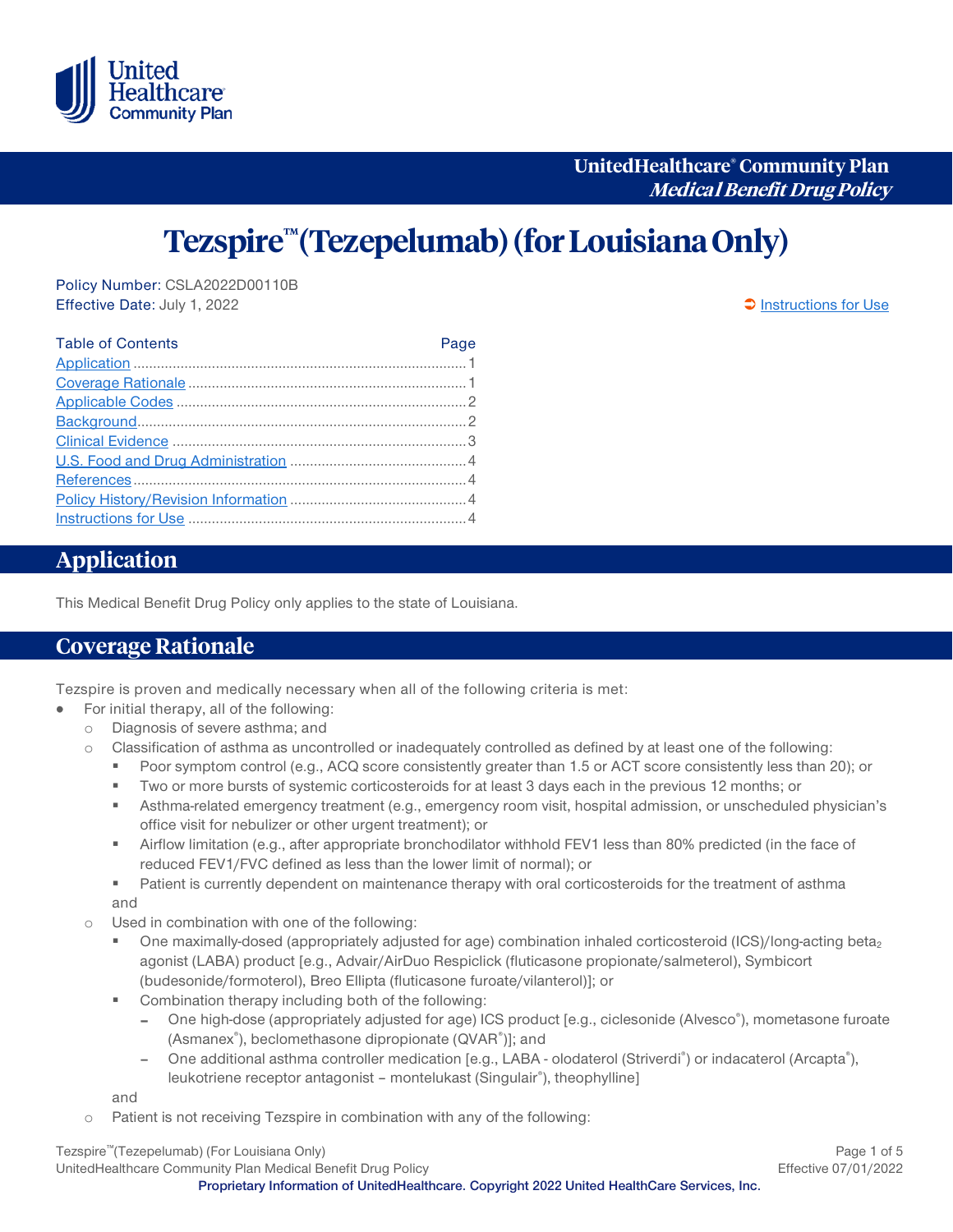- Anti-interleukin 5 therapy [e.g., Cinqair (reslizumab), Fasenra (benralizumab), Nucala (mepolizumab]
- **Anti-IgE therapy [e.g., Xolair (omalizumab)]**
- **Anti-interleukin 4 therapy [e.g., Dupixent (dupilumab)]**
- o Tezspire dosing is in accordance with the United States Food and Drug Administration approved labeling; and
- o Tezspire is prescribed by a pulmonologist or allergist/immunologist; and
- o Initial authorization will be for no more than 6 months.
- For continuation of therapy, all of the following:
	- o Documentation of a positive clinical response as demonstrated by at least one of the following:
		- Reduction in the frequency of exacerbations
		- **Decreased utilization of rescue medications**
		- **Increase in percent predicted FEV1 from pretreatment baseline**
		- Reduction in severity or frequency of asthma-related symptoms (e.g., wheezing, shortness of breath, coughing, etc.)

and

- o Used in combination with an ICS-containing controller medication; and
- o Patient is not receiving Tezspire in combination with any of the following:
	- Anti-interleukin 5 therapy [e.g., Cinqair (reslizumab), Fasenra (benralizumab), Nucala (mepolizumab]
	- **Anti-IgE therapy [e.g., Xolair (omalizumab)]**
	- Anti-interleukin 4 therapy [e.g., Dupixent (dupilumab)]

and

- o Tezspire dosing is in accordance with the United States Food and Drug Administration approved labeling; and
- o Reauthorization will be for no more than 12 months.

## <span id="page-1-0"></span>**Applicable Codes**

The following list(s) of procedure and/or diagnosis codes is provided for reference purposes only and may not be all inclusive. Listing of a code in this policy does not imply that the service described by the code is a covered or non-covered health service. Benefit coverage for health services is determined by the member specific benefit plan document and applicable laws that may require coverage for a specific service. The inclusion of a code does not imply any right to reimbursement or guarantee claim payment. Other Policies and Guidelines may apply.

| <b>HCPCS Code</b> | <b>Description</b>                                 |
|-------------------|----------------------------------------------------|
| J2356             | Injection, Tezepelumab-ekko, 1 mg                  |
|                   |                                                    |
| Diagnosis Code    | <b>Description</b>                                 |
| J45.50            | Severe persistent asthma, uncomplicated            |
| J45.51            | Severe persistent asthma with (acute) exacerbation |
| J45.52            | Severe persistent asthma with status asthmaticus   |
| J82.83            | Eosinophilic asthma                                |

## <span id="page-1-1"></span>**Background**

Asthma is a common chronic inflammatory disease of the airways that affects an estimated 24 million adults and children. Although the disease is well controlled with inhaled therapy in most patients, approximately 1.2-2.4 million people have severe asthma (i.e., 5-10% of the asthma population) that is associated with substantial morbidity, mortality, and economic effects. Asthma has been divided into various clinical presentations or phenotypes. Key asthma phenotypes include allergic asthma, eosinophilic asthma, and non-eosinophilic asthma. Eosinophilic asthma is characterized by an increase in the blood and sputum eosinophil (EOS) levels; fractional exhaled nitric oxide (FeNO) also provides an indication of level of eosinophilic inflammation in the lung. In contrast, allergic asthma is characterized by a positive perennial aeroallergen skin test and/or increased levels of serum IgE. In current clinical practice, such phenotypic biomarkers are central to the management of severe, uncontrolled asthma as existing asthma biologic therapies are targeted at either eosinophilic or allergic asthma. 1 Approximately one-half of patients may present with overlapping or changing phenotypes, and almost 30% may not have a defined inflammatory pathway.<sup>2</sup>

Tezspire™(Tezepelumab) (For Louisiana Only) Page 2 of 5 UnitedHealthcare Community Plan Medical Benefit Drug Policy **Effective 07/01/2022 Proprietary Information of UnitedHealthcare. Copyright 2022 United HealthCare Services, Inc.**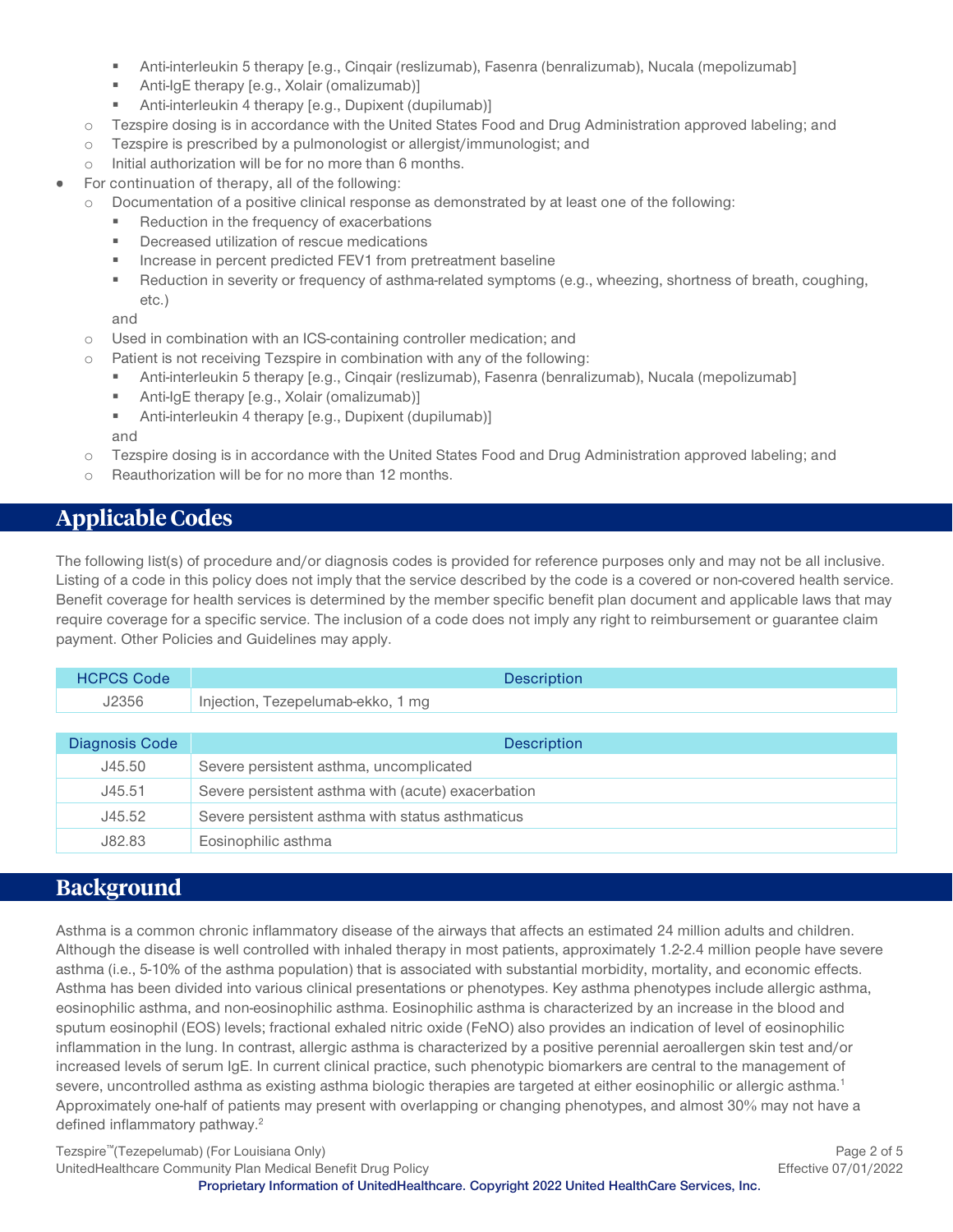Tezepelumab is a human monoclonal antibody that acts at the top of the inflammatory cascade by specifically binding TSLP, blocking TSLP from interacting with its receptor. Blocking TSLP with tezepelumab reduces downstream markers of inflammation, including blood EOS, immunoglobulin E (IgE), fractional exhaled nitric oxide (FeNO), interleukin 5 (IL-5), and interleukin 13 (IL-13).<sup>3</sup> Unlike other FDA-approved biologic therapies for severe asthma that target downstream inflammatory pathways and are indicated for specific patient phenotypes, because of its upstream activity early in the inflammatory cascade, tezepelumab is suitable for a broad spectrum of severe asthma patients irrespective of asthma phenotype.

### <span id="page-2-0"></span>**Clinical Evidence**

#### **Proven**

Tezepelumab is indicated for the add-on maintenance treatment of adult and pediatric patients aged 12 years and older with severe asthma.<sup>4</sup>

The efficacy of tezepelumab was established in two randomized, double-blind, placebo-controlled studies in 1,609 patients 12 years of age and older with severe asthma. PATHWAY was a 52-week dose-ranging study in which patients received tezepelumab-ekko 70 mg every 4 weeks, Tezspire 210 mg every 4 weeks, tezepelumab-ekko 280 mg every 2 weeks, or placebo. NAVIGATOR was a 52-week study in which patients received Tezepelumab 210 mg every 4 weeks or placebo. The primary endpoint in both studies was the rate of clinically significant asthma exacerbations measured over 52 weeks. Asthma exacerbations were defined as worsening of asthma requiring the use of or increase in oral or injectable corticosteroids for at least 3 days, or a single depo-injection of corticosteroids, and/or emergency department visits requiring use of oral or injectable corticosteroids and/or hospitalization. In PATHWAY, the annualized rate of asthma exacerbations was 0.20 with tezepelumab vs. 0.72 with placebo (rate ratio 0.29, 95% CI: 0.16, 0.51). In NAVIGATOR, the annualized rate of asthma exacerbations was 0.93 with tezepelumab vs. 2.10 with placebo (rate ratio 0.44, 95% CI: 0.37, 0.53). In NAVIGATOR, patients receiving tezepelumab experienced fewer exacerbations than those receiving placebo regardless of baseline levels of blood eosinophils or fractional exhaled nitric oxide (FeNO). Similar results were seen in PATHWAY.

Tezepelumab was also evaluated in a randomized, double-blind, placebo-controlled clinical study in 150 adult patients with severe asthma requiring treatment with daily oral corticosteroids (OCS). Patients received tezepelumab 210 mg every 4 weeks or placebo. The primary endpoint was categorized percent reduction from baseline of the final OCS dose at week 48 (≥ 90% reduction, ≥ 75% to < 90% reduction, ≥ 50% to < 75% reduction, > 0% to < 50% reduction, and no change or no decrease in OCS), while maintaining asthma control. Tezspire did not demonstrate a statistically significant reduction in maintenance OCS dose vs. placebo (cumulative odds ratio 1.28, 95% CI: 0.69, 2.35).

#### **Professional Societies**

#### **Global Initiative for Asthma**

The Global Initiative for Asthma (GINA, 2021) recommends that for Step 5 treatment, adults and adolescents, may be treated with Fasenra (benralizumab), Dupixent (dupilumab), Nucala (mepolizumab), Xolair (omalizumab) or Cinquair (reslizumab) as follows:1

- Refer for expert assessment, phenotyping, and add-on therapy. Patients of any age with persistent symptoms or exacerbations despite correct inhaler technique and good adherence with Step 4 treatment and in whom other controller options have been considered, should be referred to a specialist with expertise in investigation and management of severe asthma (Evidence D).
- Add-on treatment for moderate or severe allergic asthma that is uncontrolled on Step 4-5 treatment: anti-immunoglobulin E  $\bullet$ (subcutaneous omalizumab for patients ≥ 12 years) (Evidence A).
- Add-on treatment for severe eosinophilic asthma that is uncontrolled on Step 4-5 treatment: anti-interleukin 5/5R treatment (subcutaneous mepolizumab for patients aged ≥ 6 years; intravenous reslizumab for ages ≥ 18 years or subcutaneous benralizumab for ages ≥ 12 years) (Evidence A)
- Add-on treatment for severe Type 2 asthma or requiring treatment with maintenance OCS: anti-interleukin-4R  $\alpha$  treatment  $\bullet$ (subcutaneous dupilumab for ages ≥ 6 years) (Evidence A)

#### **Institute for Clinical and Economic Review (ICER)**

On November 4, 2021, the Institute for Clinical and Economic Review (ICER) released a clinical report entitled, "Tezepelumab for Severe Asthma." ICER recommendations are as follows: 5

Tezspire™(Tezepelumab) (For Louisiana Only) Page 3 of 5 UnitedHealthcare Community Plan Medical Benefit Drug Policy **Effective 07/01/2022 Proprietary Information of UnitedHealthcare. Copyright 2022 United HealthCare Services, Inc.**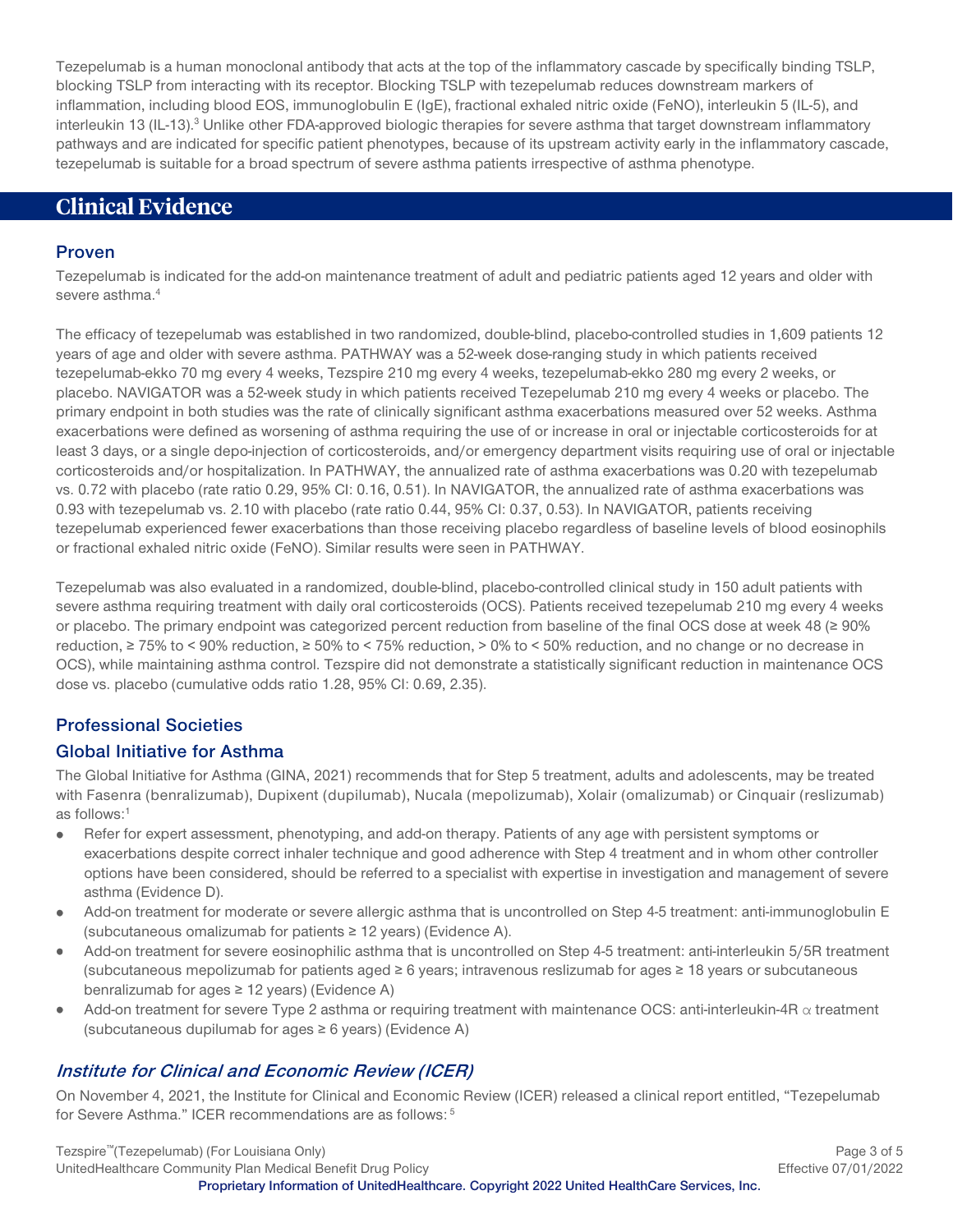- ICER rates the net health benefit of tezepelumab added to standard-of-care therapy without biologics, compared with standard-of-care therapy alone in adults and adolescents with severe, uncontrolled asthma as "Comparable or Better"  $(C^{++})$ .
- ICER judges the current body of evidence tezepelumab compared with dupilumab in patients with eosinophilic asthma as "Insufficient" (I). In the subgroup of patients with eosinophilic asthma, reductions in AAER and (small) improvements in daily symptoms and quality of life seem similar to those seen with dupilumab. Dupilumab has substantially more evidence on long-term safety.
- ICER judges the current body of evidence for tezepelumab compared with omalizumab in patients with allergic asthma as "insufficient" (I).
- ICER rates the treatment of patients with steroid-dependent asthma as "Comparable or Inferior" (C-) to treatment with dupilumab.

# <span id="page-3-1"></span>**U.S. Food and Drug Administration (FDA)**

This section is to be used for informational purposes only. FDA approval alone is not a basis for coverage.

Tezspire (tezepelumab) is indicated for the add-on maintenance treatment of adult and pediatric patients aged 12 years and older with severe asthma. Tezepelumab is not indicated for the relief of acute bronchospasm or status asthmaticus.1

### <span id="page-3-2"></span>**References**

- 1. Global Initiative for Asthma. Global Strategy for Asthma Management and Prevention, 2021. Available at http://www.ginasthma.org. Accessed December 22, 2021.
- 2. Tran TN, Zeiger RS, Peters SP, et al. Overlap of atopic, eosinophilic, and TH2-high asthma phenotypes in a general population with current asthma. Ann Allergy Asthma Immunol. 2016;116(1):37-42. doi:10.1016/j.anai.2015.10.027.
- 3. Corren J, Ziegler SF. TSLP: from allergy to cancer. Nat Immunol. 2019;20(12):1603-1609. doi:10.1038/s41590-019-0524-9.
- 4. TezspireTM[package insert]. Thousand Oakes, CA: Amgen Inc.; December 2021.
- 5. Institute for Clinical and Economic Review (ICER). Tezepelumab for Severe Asthma. November 4, 2021. Available at [ICER |](https://icer.org/)  [Working Towards Fair Pricing, Fair Access, & Future Innovation.](https://icer.org/) Accessed December 22, 2021.

# <span id="page-3-3"></span>**Policy History/Revision Information**

| Date       | <b>Summary of Changes</b>                                                                                                                    |
|------------|----------------------------------------------------------------------------------------------------------------------------------------------|
| 07/01/2022 | <b>Applicable Codes</b><br>Updated list of applicable HCPCS codes to reflect quarterly edits; replaced C9399, J3490, and<br>J3590 with J2356 |
|            | Supporting Information<br>Archived previous policy version CSLA2022D00110A                                                                   |

### <span id="page-3-0"></span>**Instructions for Use**

This Medical Benefit Drug Policy provides assistance in interpreting UnitedHealthcare standard benefit plans. When deciding coverage, the federal, state, or contractual requirements for benefit plan coverage must be referenced as the terms of the federal, state, or contractual requirements for benefit plan coverage may differ from the standard benefit plan. In the event of a conflict, the federal, state, or contractual requirements for benefit plan coverage govern. Before using this policy, please check the federal, state, or contractual requirements for benefit plan coverage. UnitedHealthcare reserves the right to modify its Policies and Guidelines as necessary. This Medical Benefit Drug Policy is provided for informational purposes. It does not constitute medical advice.

UnitedHealthcare may also use tools developed by third parties, such as the InterQual® criteria, to assist us in administering health benefits. The UnitedHealthcare Medical Benefit Drug Policies are intended to be used in connection with the